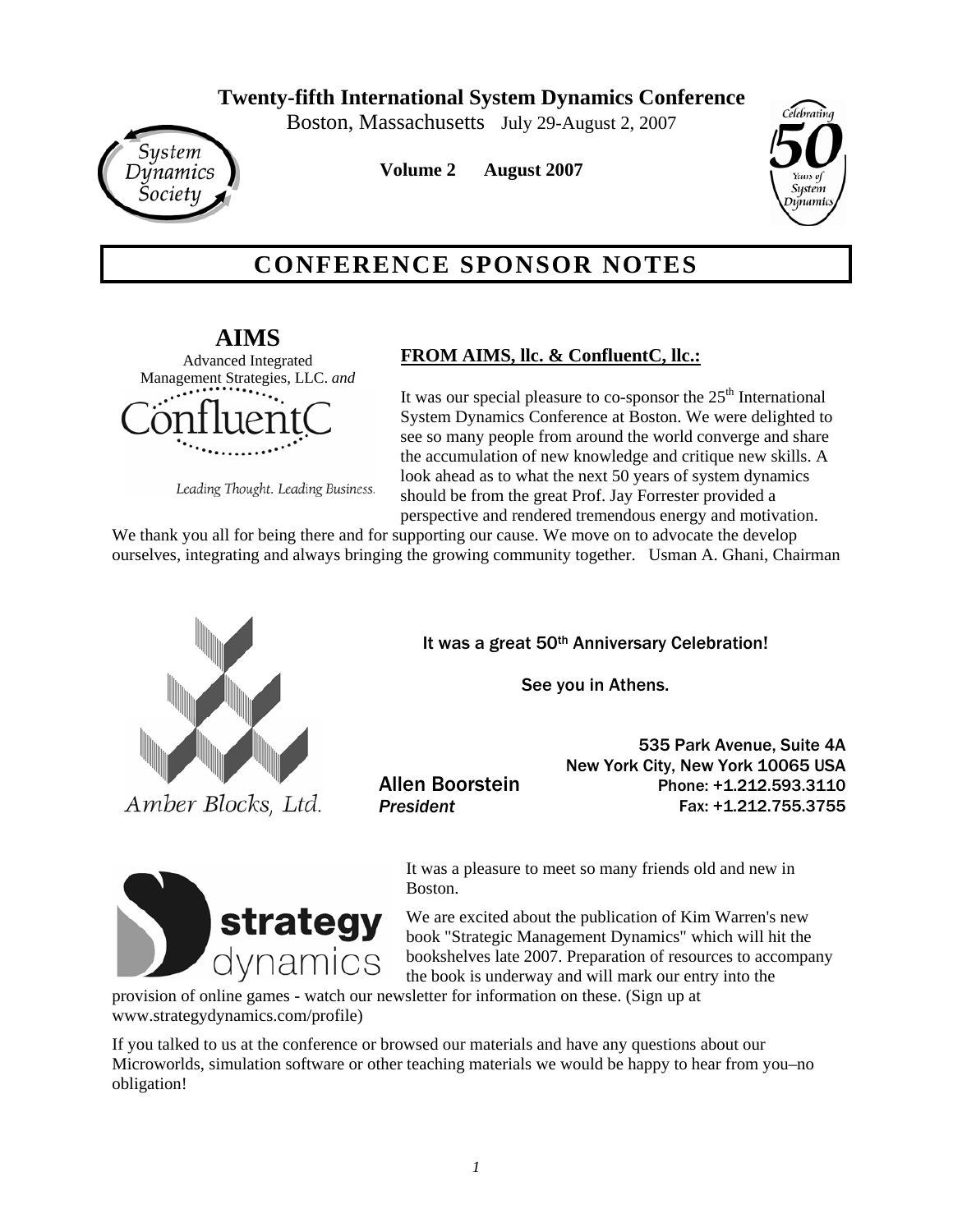Global Strategy Dynamics creates and distributes business simulations for academic and corporate use. We also distribute the mystrategy<sup>tm</sup> strategy planning software, which is an entry-level system dynamics software, and other materials that support the use of System Dynamics in Strategy.

Our business games include: Beefeater Restaurants Microworld, Brands Management Microworld, and Professional Services Microworld. Additionally, we are worldwide distributors for John Sterman's ever popular People Express. We also have other materials and publications available that support the approach.

Visit us at www.strategydynamics.com or email us. Christina Spencer Christina@strategydynamics.com

Christina Spencer | Global Strategy Dynamics Ltd T: +44 1844 275518 | W: www.strategydynamics.com \* For a quick overview of our current product range see www.strategydynamics.com/flyer \*



e-integrate was proud to be a sponsor of the 2007 System Dynamics conference.

We look forward to participating in many more.



**GoldSim Technology Group** (www.goldsim.com) began developing GoldSim, its probabilistic simulation platform, in 1990. GoldSim differs from traditional system dynamics approaches in that 1) it puts much greater emphasis on probabilistic simulation techniques to support representation of uncertain and/or stochastic systems; and 2) it provides a wide variety of specialized model

objects (beyond stocks, flows and converters) in order to make models less abstract (and hence more transparent) and help represent processes and events that cannot easily be represented using a traditional system dynamics approach. This includes specialized modules to support Risk and Reliability Analysis, Financial Modeling, and Mass Transport Modeling, as well as features to simultaneously represent continuous and discrete dynamics.

These differences are due to the fact that GoldSim has most commonly been used for engineering and scientific applications where quantitative probabilistic predictions of future performance have been required (e.g., by regulators and other stakeholders) in order to inform and defend policy and design designs.

Free, fully-functional academic licenses are provided for teaching purposes. You can request an academic license here: http://www.goldsim.com/Content.asp?PageID=41. For commercial applications, fully-functional 30-day evaluation versions are also available at the website.

If you were unable to attend our workshop at the conference, please contact us at support@goldsim.com and we would be happy to provide a web demo and/or answer any questions. A great way to learn more about GoldSim is to attend our annual GoldSim User Conference. This year's conference will be held in San Francisco, California October 25-26, 2007. Prior to the conference, we will offer both basic and advanced training sessions. Our annual conferences provide a terrific opportunity for you to see how others are using the software, learn more about GoldSim, and provide input for the future development of GoldSim. Learn more about the user conference at: http://www.goldsim.com/Content.asp?PageID=544.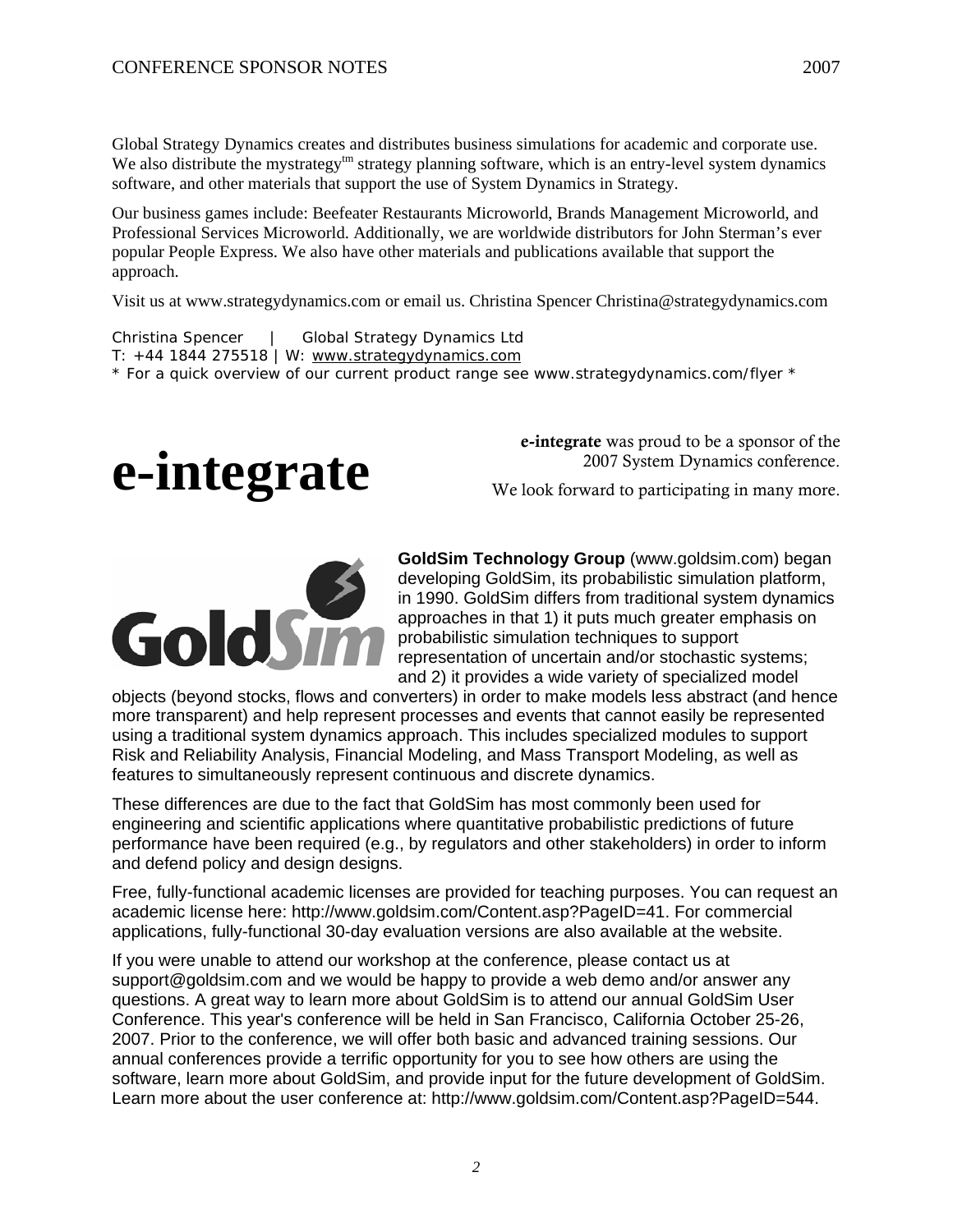

The **Health Market Science (HMS**) Analytics Group is improving the performance of healthcare marketing systems, especially in pharmaceuticals, by applying dynamic modeling tools and techniques.

The tools and techniques of System Dynamics have

generated 50 years of contributions to the success of many industries, including healthcare. As the next 50 years unfold, the members of HMS Analytics are pleased to be leaders in applying system dynamics to the increasingly important healthcare industry.

We are growing rapidly and offer career challenges for those people with high energy and a strong desire for success. If you are interested in contributing your dynamics modeling experience or your healthcare marketing knowledge to increasing the success of our clients, please visit www.healthmarketscience.com and investigate the career opportunities that are available.



We enjoyed meeting and celebrating the  $50<sup>th</sup>$  anniversary with so many of you in Boston. It was a very special conference in many ways. We were especially pleased to present the first Barry Richmond Scholarship Award to Margarita Cruz, a recent PhD graduate from the University of Bergen. Through this annual \$1,000 cash award, it is our

hope to encourage participation in the conference and keep alive the legacy of our company founder, Barry Richmond. It is inspiring to know that the mission that Barry set forth and continues to drive our company is being carried out through the good work of others like Margarita. Stay tuned to the Society and isee systems web sites for information and links to apply for next year's scholarship.

We appreciate the feedback and enthusiasm you shared with us about the new **isee NetSim** web publishing wizard and upcoming releases of our **STELLA** and *iThink* software, including a fullytranslated Japanese version. We look forward to continuing to be a resource for tools, training and teaching materials that enable people to increase their capacity to think, learn, communicate, and act more systemically.

To learn more, visit www.iseesystems.com, email support@iseesystems.com or call us at (603) 448-4990.



#### **The International Society for the Systems Sciences**

Along with the System Dynamics Society, the International Society for the Systems Sciences (ISSS) is among the oldest organizations devoted to interdisciplinary inquiry into the nature of complex systems. The Society was initially conceived in 1954 at the Stanford Center for Advanced Study in the Behavioral Sciences by Ludwig von Bertalanffy, Kenneth Boulding, Ralph Gerard, and Anatol Rapoport.

The next conference will be the  $52<sup>nd</sup>$  Annual Meeting of ISSS and it will be held at the University of Wisconsin in Madison, WI, 13-18 July 2008. The theme of this year's conference is *Systems that Make a Difference,* a title that borrows from Gregory Bateson's definition of information as "a difference that makes a difference." The question for systems researchers and practitioners is, "what difference are we making?"

The ISSS 2008 conference will bring together professionals who are developing the cutting edge of systems ideas with leaders who face real-world complexities and "messes" daily. While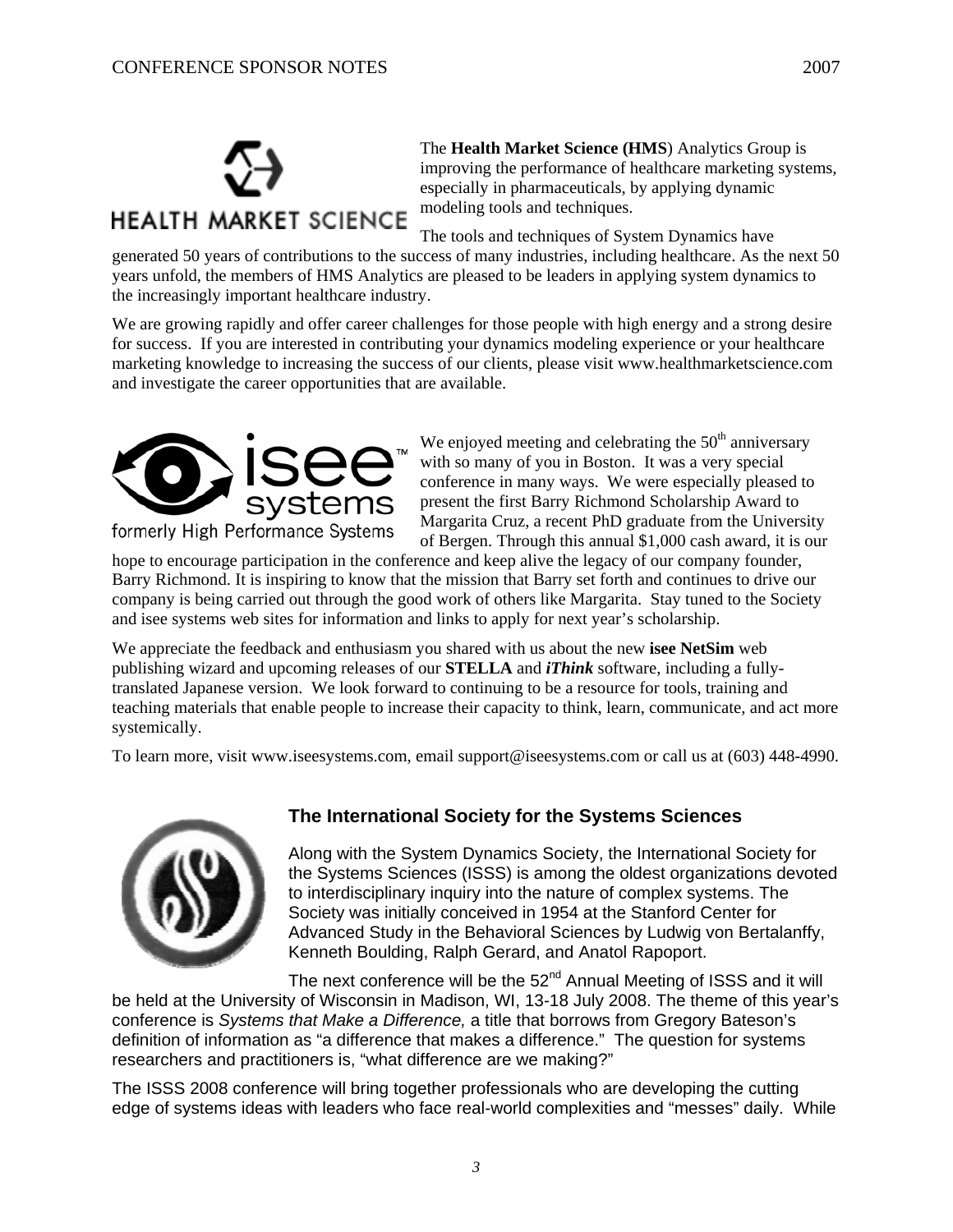we must continue to make systems research ever more rigorous, we must also connect that work with the dilemmas in the world for which people are seeking solutions. The intent of this conference is to further build the bridges between rigor and relevance in systems work. Speakers and authors are invited who can address any part of this spectrum, from better methods for systems research to clarifying the nature of real-world problems in need of resolution.

For further information, please consult the ISSS website: http://www.isss.org/conferences or contact the ISSS office at 2008cnf@dsl.pipex.com. We look forward to meeting you there.

#### **It was a pleasure to connect with so many of you at this year's conference and we look forward to the next event.**

**PA Consulting Group** We are an independent, employee-owned, global firm of 3,000 talented individuals, operating from offices across the world, in Europe, North America, Latin America, and Asia. We have won numerous awards for delivering complex and highly innovative assignments. We have a technology development capability that few firms can match, deep expertise across industries, and a unique breadth of skills from strategy to IT to applied technology.

**PA – a force for transformation** At PA, we focus on **transforming** the performance of organizations. We tackle the most complex problems facing our clients, working with leaders and to deliver strategic change in the private and public sectors. Clients call on us when they want:

- an **innovative** solution: counter-intuitive thinking and groundbreaking solutions
- a highly **responsive** approach: we listen, and then we act quickly with a tailored solution
- **delivery** of tangible and sustainable results: we get the job done, often trouble-shooting where previous initiatives have failed.

**PA and System Dynamics** PA has a long and strong track-record of performing ground-breaking System Dynamics work, with over four decades of experience dating back to 1963 (via our acquisition of Pugh-Roberts Associates). In PA we use System Dynamics as part of an overall analysis process and we focus on finding practical, executable solutions to help our clients work through difficult challenges. Examples of our System Dynamics work include: strategic analysis and insight; policy assessment and lessons-learned; process improvement; and major program analysis & advice.

We continue to be interested in talking with sharp, well-rounded, analytical people who are committed to solving our clients' challenges. If you want to be part of our growing team please contact careers@paconsulting.com.



Thanks to all of you who made this year's conference a great event on the  $50<sup>th</sup>$  anniversary of the field. We hope you found our user's group meeting and exhibitor demonstration useful in your modeling work. For those of you who attended the Studio workshop session, please feel

free to send your follow-up questions to solutions@powersimsolutions.com. We enjoyed connecting with so many of you and we look forward to working with you in the future. For more information about our SD-based simulation tools and modeling services, visit us at www.powersimsolutions.com. Hope to see you in Athens next year!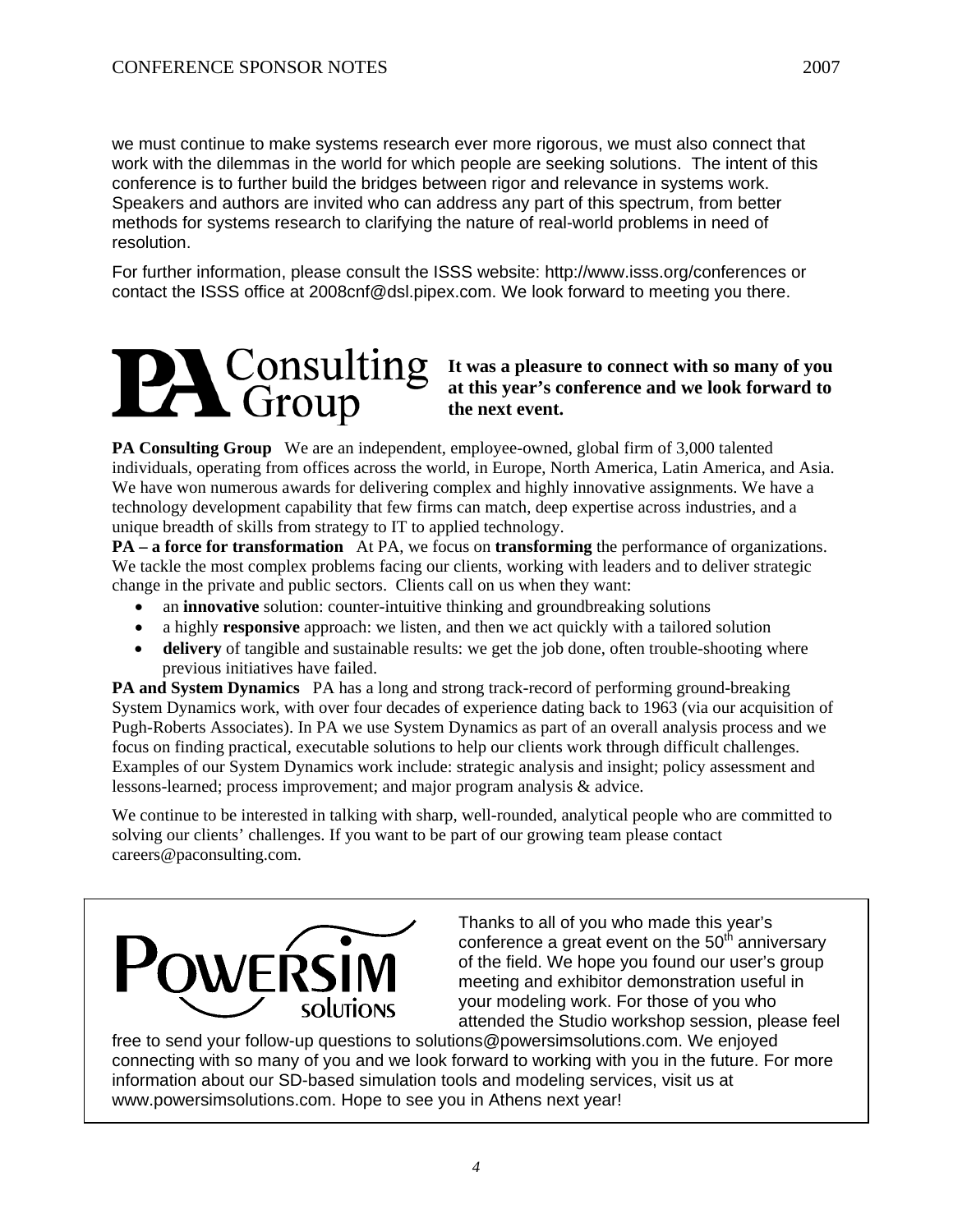

**INTERNATIONAL** 

#### **Project Performance International (PPI)** takes this opportunity to thank the Systems Dynamics Society for the opportunity to sponsor this exceptional conference.

Promoting the use of system dynamics as a valuable, logical modelling tool in problem domain analysis and solution development, PPI offers leading edge training in systems engineering – a systems approach to the engineering of systems. Courses are offered publicly on six continents. Onsite training is also provided worldwide, to some of the best

companies around the globe. Course presenter and managing director of PPI, Mr Robert Halligan, having an outstanding record of leadership in this field, brings an abundance of knowledge and experience to every course.

For more information about the training and consulting provided by PPI, please visit our website at www.ppi-int.com, or contact Joshua Freeman at jfreeman@ppi-int.com.



A Department of Energy **National Laboratory** 

Sandia National Laboratories would like to thank the Society for the opportunity to serve as one of the sponsors of the 2007 ICSDS. All of us who attended the conference in Boston had a fruitful and fun experience. The conference was a great opportunity to revive old friendships and begin new ones. We also appreciated being able to start new collaborations. We especially want to thank all the visitors to our display and hope to see all of you in Albuquerque, New Mexico when we host the 2009 ICSDS. Please don't hesitate to contact the 2009 Committee via Len Malczynski and/or Aldo Zagonel.



Thanks for a great conference.

We hope you keep coming back for the next 50 years.

**www.vensim.com**



Worcester Polytechnic Institute wants to thank its students, alumni, friends, and the System Dynamics Society for informing people about our online courses and programs. The 2007 conference was a very busy time for WPI – meeting and assisting current students and discussing the possibility of studies with a number of conference attendees.

In 2003, WPI began offering graduate level courses in System Dynamics over the Internet. More than 150 students have furthered their knowledge with these courses. Over 50 students have been admitted into these part time, online programs for professionals who want to further their ability to integrate system dynamics tools into their professional environment.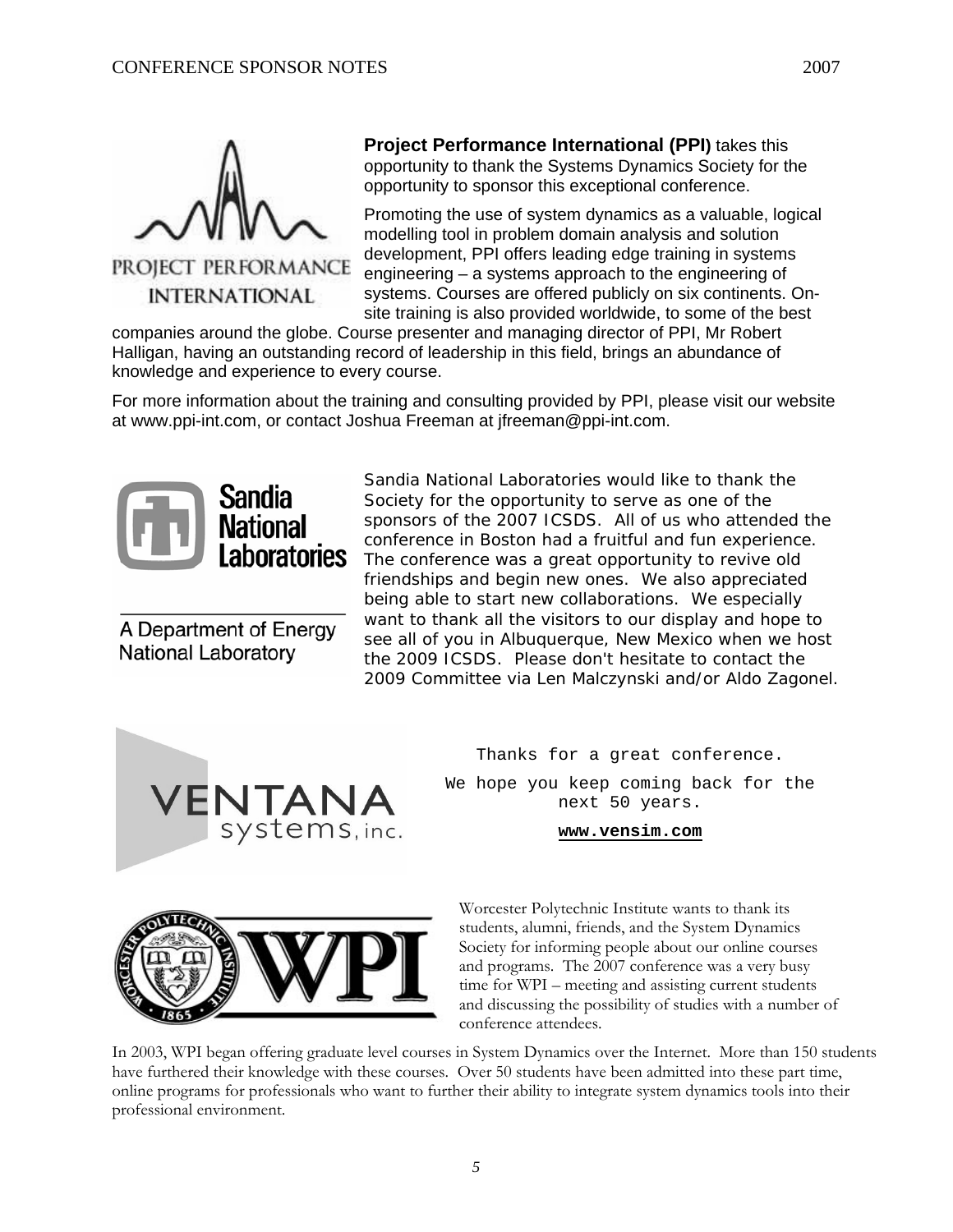**System Dynamics Offerings.** The online program offers three semesters per year starting in September, January and May. Our programs consist of Online Courses, a Graduate Certificate of five courses, and a Master of Science program of ten courses. Additionally, Customized Corporate Programs can be constructed to meet the needs of individual organizations.

**Course Listing.** Three to five courses are offered each semester. The courses offered consist of:

- System Dynamics Foundations
- Modeling & Experimental Analysis System Dynamics for Insight
- Model Analysis & Evaluation
- Real World System Dynamics Strategy Dynamics
- Environmental Dynamics
- Project Dynamics
- Macroeconomic Dynamics
- Psychological Foundations of SD Models

**Distinguished Faculty.** WPI's System Dynamics faculty are noted for their involvement in the field.

**Additional Information.** Please contact WPI Corporate and Professional Education – Pamela Shelley, Assistant Director – online@wpi.edu – www.online.wpi.edu – 508-831-6789. Worcester, Massachusetts 01609, USA.

*Please see pages 7 and 8 for a list of all the 2007 Conference Sponsors and Exhibitors.* 

# **Other Conference News**

The **web proceedings'** anticipated publication date is the end of September. Once the web proceedings have been officially published to our website, we will provide a link and an ISBN number. Additionally there will be a printable. jpg file for a CD label should you decide to download the proceedings to a CD. The contents of the printed abstract proceedings book are already available on the conference website.

If you have any comments you would like to share about the conference, please feel free to complete and send in anonymously the **"System Dynamics Conference Satisfaction Survey."** The survey can be found on the conference website. The direct address is

http://www.systemdynamics.org/conferences/2007/survey.pdf (or .doc). The completed form may be sent to Etiënne Rouwette, Radboud University Nijmegen, PO Box 9108, 6500 HK Nijmegen, The Netherlands (Email: e.rouwette@fm.ru.nl) or to the Society office (Email: conference@systemdynamics.org).

Each year we have volunteer photographers wandering around the conference taking photos. In the near future, we will be posting **photographs from the conference** on the web; an email message will be sent to let you know when they are available. If you have any photos you would like to share, please send them and we will add them to the website collection. (If there is a photograph of you on the web that you would prefer us to remove, please let us know at conference@systemdynamics.org.)

Two new products offered at the conference and now available for sale: *The Electronic Oracle* by Donella H. Meadows and Jennifer M. Robinson; this is a reprint of the original 1985 book. *The Fireside Chat with Jay W. Forrester.* This one-hour DVD is a wide-ranging and often humorous interview of Jay Forrester by George Richardson. Please contact the Society office (Email: office@systemdynamics.org)

Information regarding the **2008 Athens Conference Call for Papers** and Sessions will soon be located on the Society website. The dates for the conference are July 20 – July 24, 2008. You will be receiving more information about the conference in the coming months.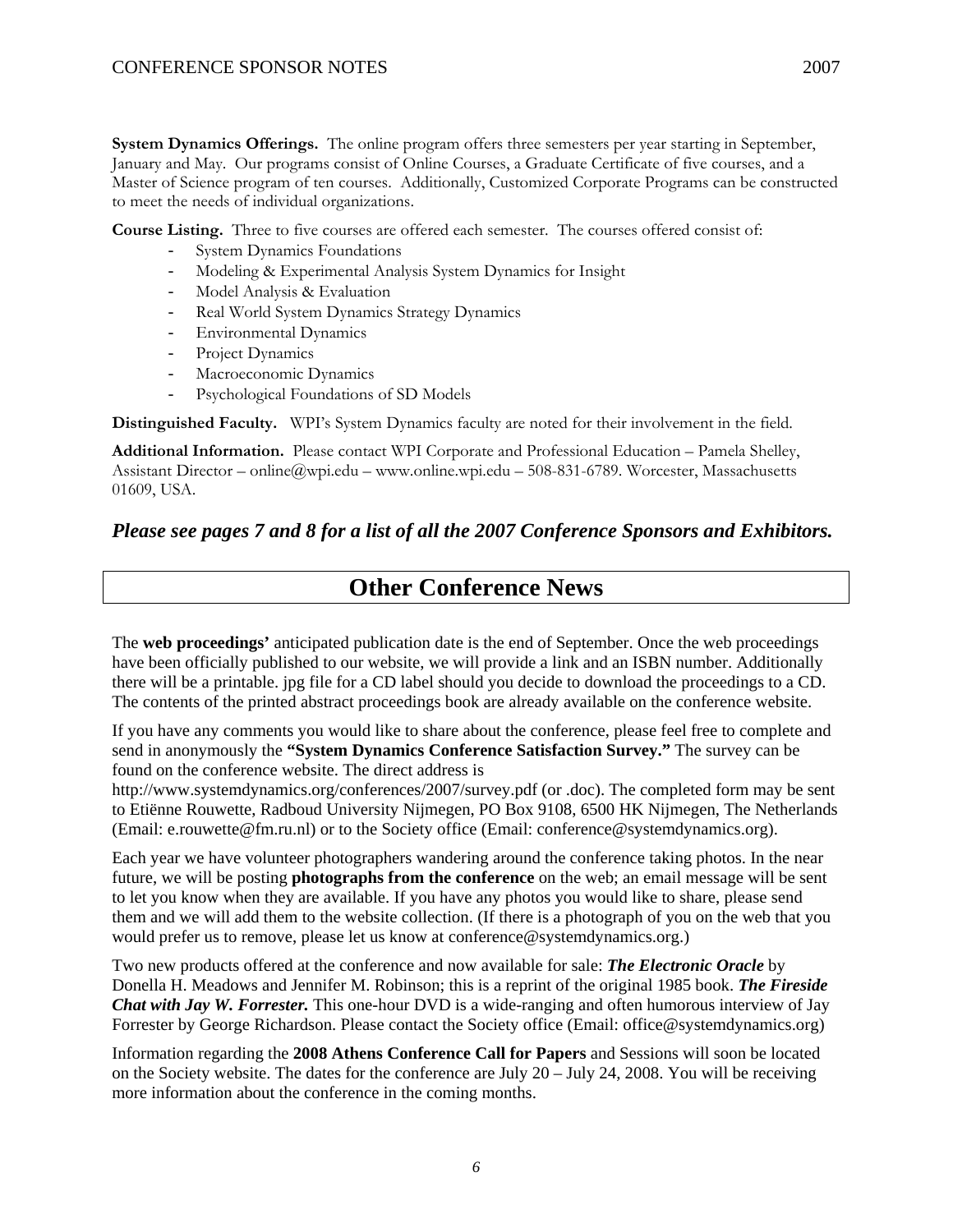# **Sponsors and Exhibitors**

#### **AIMS, llc. and ConfluentC, llc.**

3549 West Walnut Hill Lane, Suite 2065 Irving, TX 75038 USA Phone: + 1 972 871 8417 Fax: + 1 972 692 7446 www.usmanaghani.com and www.confluentc.com

#### **Amber Blocks Ltd.**

535 Park Avenue, Suite 4A New York, NY 10025 USA Phone: + 1 212 593 3110 Fax: + 1 212 755 3755

#### **Atkins Nutritionals, Inc.**

Melville, NY 11747 USA Phone: + 1 631 953 4000 Fax: + 1 631 953 4001 www.atkins.com

#### **BP**

Worldwide www.bp.com

#### **Clif Bar Inc.**

1610 5th Street Berkeley, CA 94710 USA  $Phone: + 1800$  CLIFBAR www.clifbar.com

#### **CRA International, Inc.**

200 Clarendon Street T-33 Boston, MA 02116 USA Phone: + 1 617 425 3000 Fax: + 1 617 425 3132 www.crai.com

#### **Decisio Consulting Inc**

201 Linden Street 3202 Fort Collins, CO 80524 USA Phone: + 1 719 332 2591 www.decisio.com

#### **e-integrate**

Rue Edouard Olivier, 20 1170 Brussels, Belgium Phone: + 32 2 380 96 58 Fax: + 32 2 380 96 58 Email: info@e-integrate.com

#### **Evans & Peck Pty Ltd**

20/390 Eastern Valley Way Roseville, New South Wales 2069 Australia Phone: + 612 9882 0527 Fax: + 612 9417 8850 www.evanspeck.com

#### **Forio Business Simulations**

2320 Jones Street San Francisco, CA 94133 USA Phone: + 1 415 440 7500 Fax: + 1 415 354 3457 www.forio.com

#### **Global Strategy Dynamics Ltd.**

Two Farthings, Aylesbury Road Monks Risborough Buckinghamshire HP27 0JS UK Phone:  $+ 44 (0)1844 275 518$ Fax: + 44 (0)1844 275 507 www.strategydynamics.com

#### **GoldSim Technology Group**

22516 SE 64th Place, Suite 110 Issaquah, WA 98027 USA Phone: + 1 425 295 6985 Fax: + 1 425 642 8073 www.goldsim.com

#### **Health Market Sciences**

2700 Horizon Drive, Suite 200 King of Prussia, PA 19406 USA Phone: + 1 800.593.4467 Fax: + 1 610.940.4003 www.healthmarketscience.com

#### **isee systems**

Wheelock Office Park 31 Old Etna Road, Suite 5N Lebanon, NH 03766 USA Phone: + 1 603 448 4990 Fax: + 1 603 448 4992 www.iseesystems.com

#### **ISSS**

**The International Society for the Systems Sciences**  47 Southfield Road Pocklington, York YO42 2XE UK Phone: + 44 (0)1759 302718  $Fax: + 44 (0)1759 302718$ www.isss.org

#### **Jantz Morgan LLC**

253 Pleasant Street Arlington, MA 02476 USA Phone: + 1 781 643 6027 Fax: + 1 703 200 6598 www.jantzmorgan.com

#### **John Wiley & Sons, Ltd.**

The Atrium, Southern Gate Chichester, West Sussex PO19 8SQ UK Phone: + 44 (0)1243 779777  $Fax: + 44 (0)1243 775878$ www.wiley.com

#### **Kolbenschmidt Pierburg**  Worldwide

www.kspg.com

#### **Lane Press of Albany**

11 Kairnes Street Albany, NY 12205 USA Phone: + 1 518 438 7834 Fax: + 1 518 438 3942 www.lanepressofalbany.com

### **National Business**

**Promotions, Inc.**  19 Colvin Avenue Albany, NY 12206 USA Phone: + 1 518 459 5270 and + 1 800 666 2301 Fax: + 1 518 489 3047 www.nb-promotions.com

**Nonni's Food Company, Inc.**  Tulsa, Oklahoma 74119 USA www.nonnis.com

#### *7*